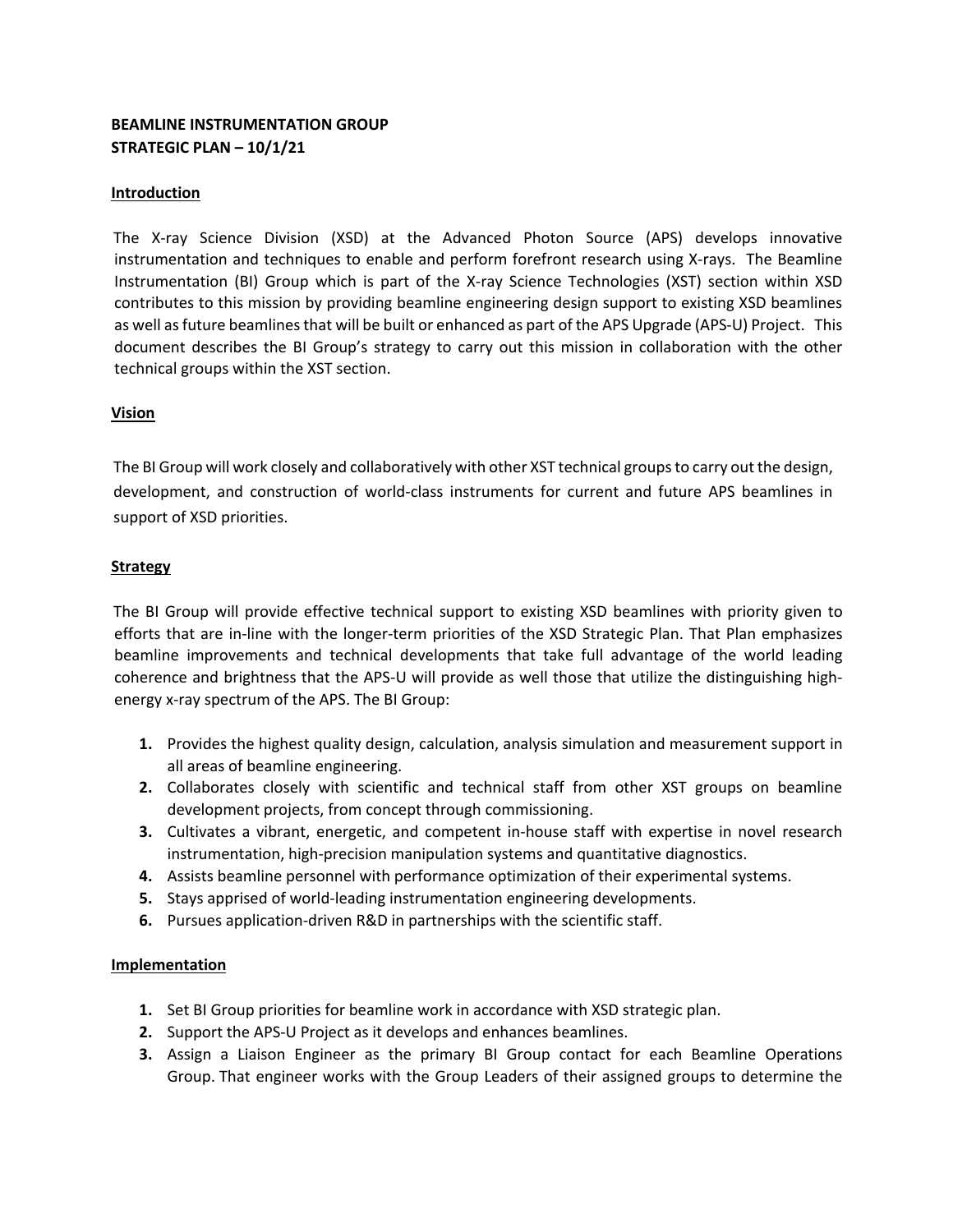relative priorities of tasks within a given group. The engineer attempts to balance their efforts such that an equitable division of support is provided to each of the groups they support. (This model is largely on hold while the BI Group focuses on supporting APS-U beamline efforts.)

- **4.** Establish external sources for design work to augment in-house capabilities.
- **5.** Maintain close ties with specific designers in the AES-DD Group.
- **6.** Maintain strong ties to AES-MED Group and other APS engineers to benefit from their experience and resources.
- **7.** Establish clear requirements and specifications prior to and as part of the design process.
- **8.** Serve as project managers for XSD BI Group projects.

#### **Five-year Goals**

The BI Group's goals over the next five years are directed at making beamline improvements and technical developments such that XSD beamlines will be poised to take advantage of the upgraded APS source.

- **1.** Work closely with vendors to improve the overall stability of beamline components such as monochromators, mirrors and slit assemblies to preserve the high brightness.
- **2.** In partnership with the Optics group, develop optics and windows to preserve the coherence of the upgraded APS source.
- **3.** In partnership with the Beamline Controls group to develop vibrationally stable, rapid scanning, nano-positioning capable end stations to exploit the upgraded source.

#### **Goals and Action Plan for FY2022**

- **1.** Continue developing and executing designs for APS-U feature and enhanced beamlines and end station instrumentation. (APS-U)
- **2.** Continue assisting in the construction and commissioning of the Instrumentation Development, Evaluation & Analysis (IDEA) Beamline at 28-ID. (APS-U)
- **3.** Continue assisting APS-U in the design and construction of the ASL beamline at 25-ID freeing up 20-ID for development as the HEXM beamline. (APS-U)
- **4.** Continue support of the RAVEN Project. (SPP)
- **5.** Continue to support the HT-HEDM Project at 6-ID-D. (SPP)
- **6.** Continue to address on-going obsolescence issues at the beamlines through the XSD multi-year plan to replace key components including cryo-cooler systems. (Ops)
- **7.** Continue development of a synergistic strategy document with other XST section technical groups that incorporates all aspects of beamline optics, detectors, instrumentation, controls, and computing. (Ops)